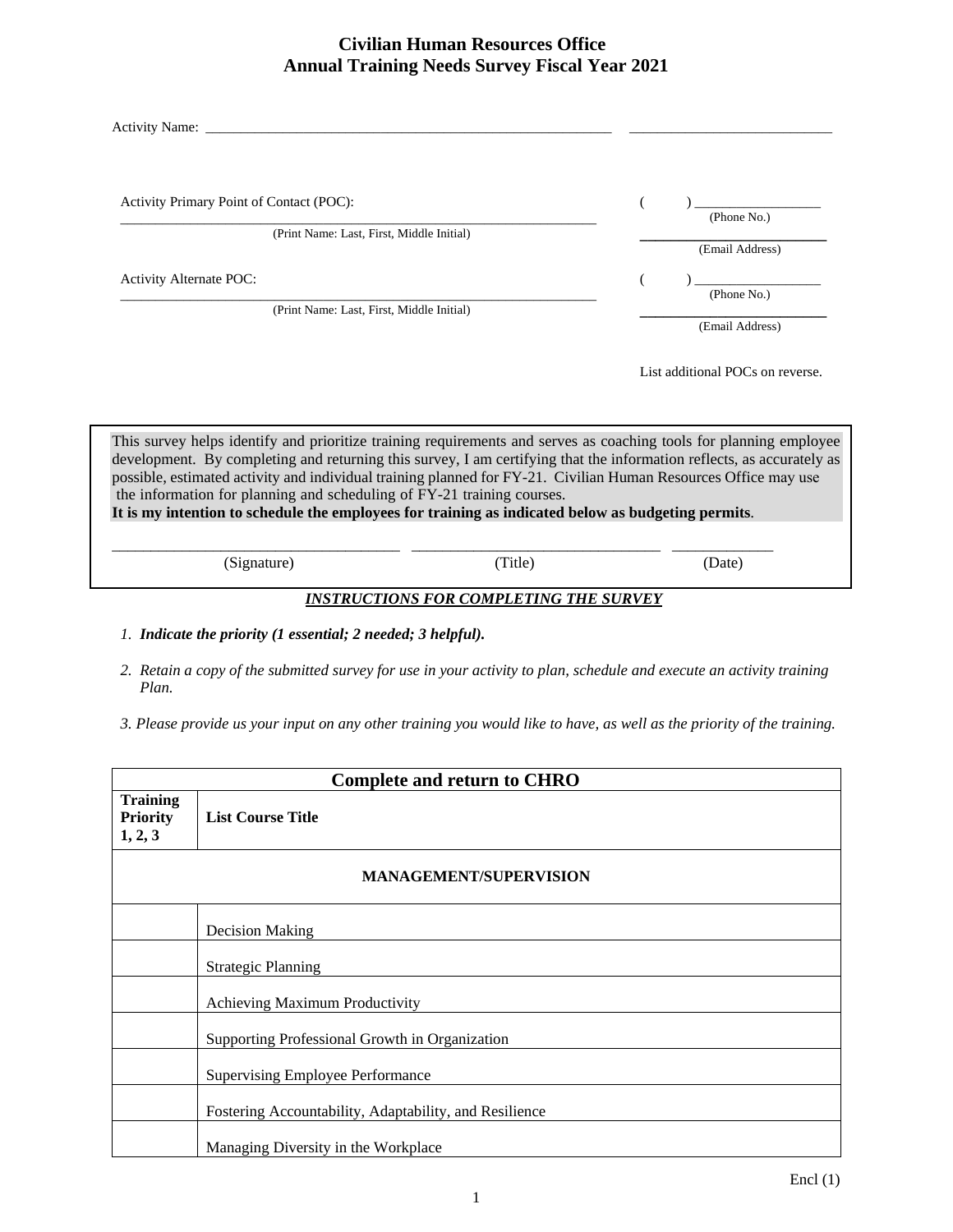# **Civilian Human Resources Office Annual Training Needs Survey Fiscal Year 2021**

Activity Name: \_\_\_\_\_\_\_\_\_\_\_\_\_\_\_\_\_\_\_\_\_\_\_\_\_\_\_\_\_\_\_\_\_\_\_\_\_\_\_\_\_\_\_\_\_\_\_\_\_\_\_\_\_\_\_\_\_\_ \_\_\_\_\_\_\_\_\_\_\_\_\_\_\_\_\_\_\_\_\_\_\_\_\_\_\_\_\_

|                                               | <b>Complete and return to CHRO</b>                                             |  |  |
|-----------------------------------------------|--------------------------------------------------------------------------------|--|--|
| <b>Training</b><br><b>Priority</b><br>1, 2, 3 | <b>List Course Title</b>                                                       |  |  |
|                                               | <b>Myers-Briggs Training</b>                                                   |  |  |
|                                               | Mentoring                                                                      |  |  |
|                                               | <b>Effective Planning and Goal Setting</b>                                     |  |  |
|                                               | How to Get Full Performance Out of Your Employees                              |  |  |
|                                               | Leading Across the Generations                                                 |  |  |
|                                               | <b>Management Power Tools</b>                                                  |  |  |
|                                               | Emotional Intelligence for Leaders                                             |  |  |
|                                               | Supervising Multiple Projects and People                                       |  |  |
|                                               | Coaching and Counseling for Increased Performance for Managers and Supervisors |  |  |
|                                               | Conflict Resolution for Managers and Supervisors                               |  |  |
|                                               | <b>Effective Team Building</b>                                                 |  |  |
|                                               | Introduction to Management Analysis                                            |  |  |
|                                               | Introduction to Supervision                                                    |  |  |
|                                               | Labor Relations for Supervisors and Managers                                   |  |  |
|                                               | Problem Solving Skills Workshop                                                |  |  |
|                                               | Project Management                                                             |  |  |
|                                               | Rehabilitate or Remove Employees with Conduct Issues                           |  |  |
|                                               | Step up to Leadership in the 21st Century                                      |  |  |
|                                               | Winning Approaches to Resolving Performance and Conduct Problems               |  |  |
|                                               | True Colors Leadership Workshop                                                |  |  |
|                                               | Other Training:                                                                |  |  |
|                                               |                                                                                |  |  |
|                                               |                                                                                |  |  |
|                                               |                                                                                |  |  |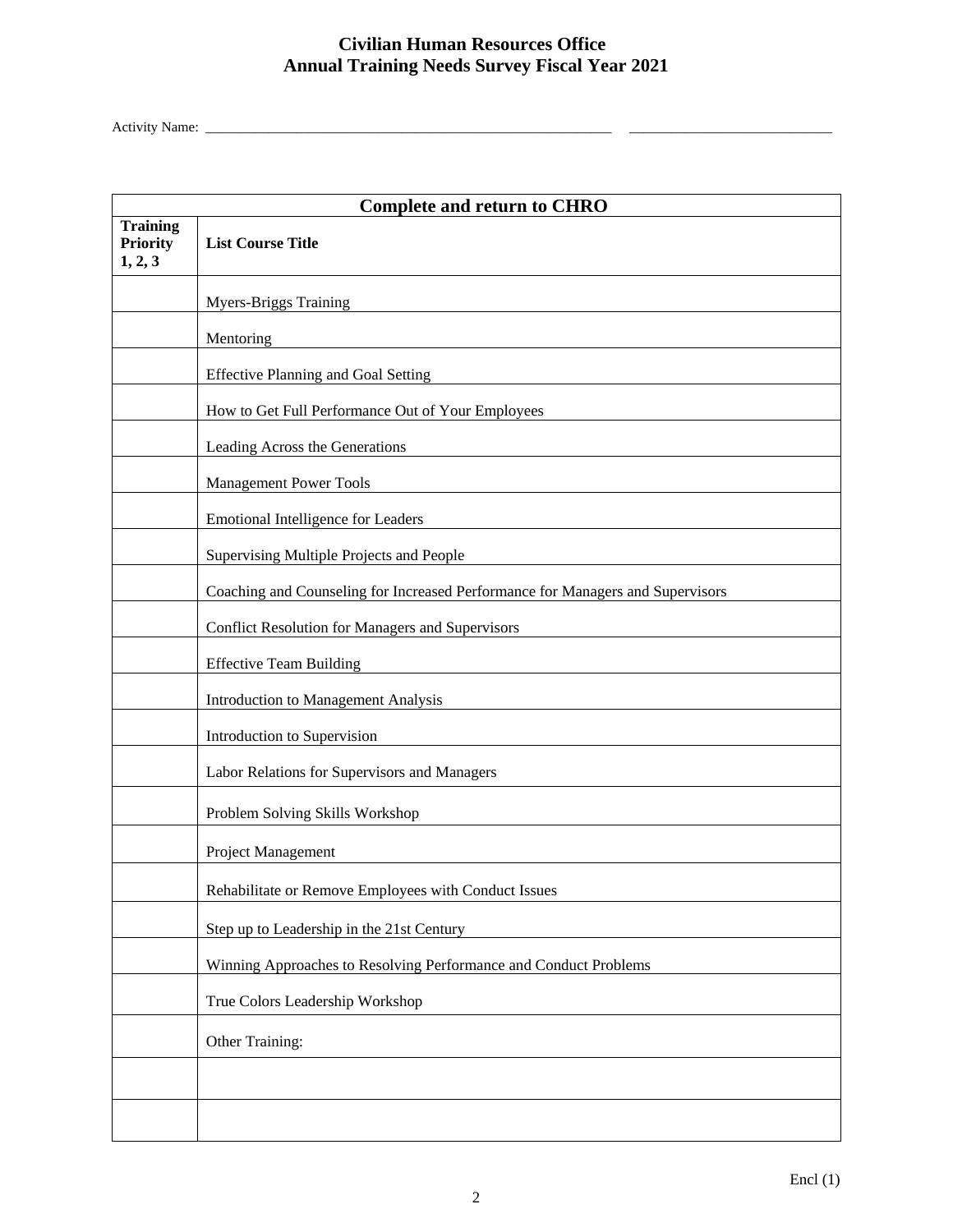# **Civilian Human Resources Office, Workforce Development Unit Annual Training Needs Survey Fiscal Year 2021**

Activity Name: \_\_\_\_\_\_\_\_\_\_\_\_\_\_\_\_\_\_\_\_\_\_\_\_\_\_\_\_\_\_\_\_\_\_\_\_\_\_\_\_\_\_\_\_\_\_\_\_\_\_\_\_\_\_\_\_\_\_ \_\_\_\_\_\_\_\_\_\_\_\_\_\_\_\_\_\_\_\_\_\_\_\_\_\_\_\_\_

| <b>Complete and return to CHRO</b>            |                                            |
|-----------------------------------------------|--------------------------------------------|
| <b>Training</b><br><b>Priority</b><br>1, 2, 3 | <b>List Course Title</b>                   |
| <b>QUALITY OF WORKLIFE/ORIENTATION</b>        |                                            |
|                                               | Perfecting your Performance Review         |
|                                               | <b>Managing Multiple Priorities</b>        |
|                                               | <b>Managing Emotions Under Pressure</b>    |
|                                               | How to Remember Just About Anything        |
|                                               | Pre-Retirement Planning (CSRS)             |
|                                               | Pre-Retirement Planning (FERS)             |
|                                               | Relieve Stress Improve Job Performance     |
|                                               | Thrift Savings Plan for Pre-Retirees       |
|                                               | Working Smarter, Not Harder                |
|                                               | Other Training:                            |
|                                               |                                            |
|                                               |                                            |
|                                               |                                            |
|                                               | <b>BUDGETING/FINANCIAL MANAGEMENT</b>      |
|                                               | Financials Made Easy                       |
|                                               | Federal Budgeting for Non-Budget Personnel |
|                                               | Introduction to Federal Budgeting          |
|                                               | Navy Working Capital Fund Workshop         |
|                                               | Other Training:                            |
|                                               |                                            |
|                                               |                                            |
|                                               |                                            |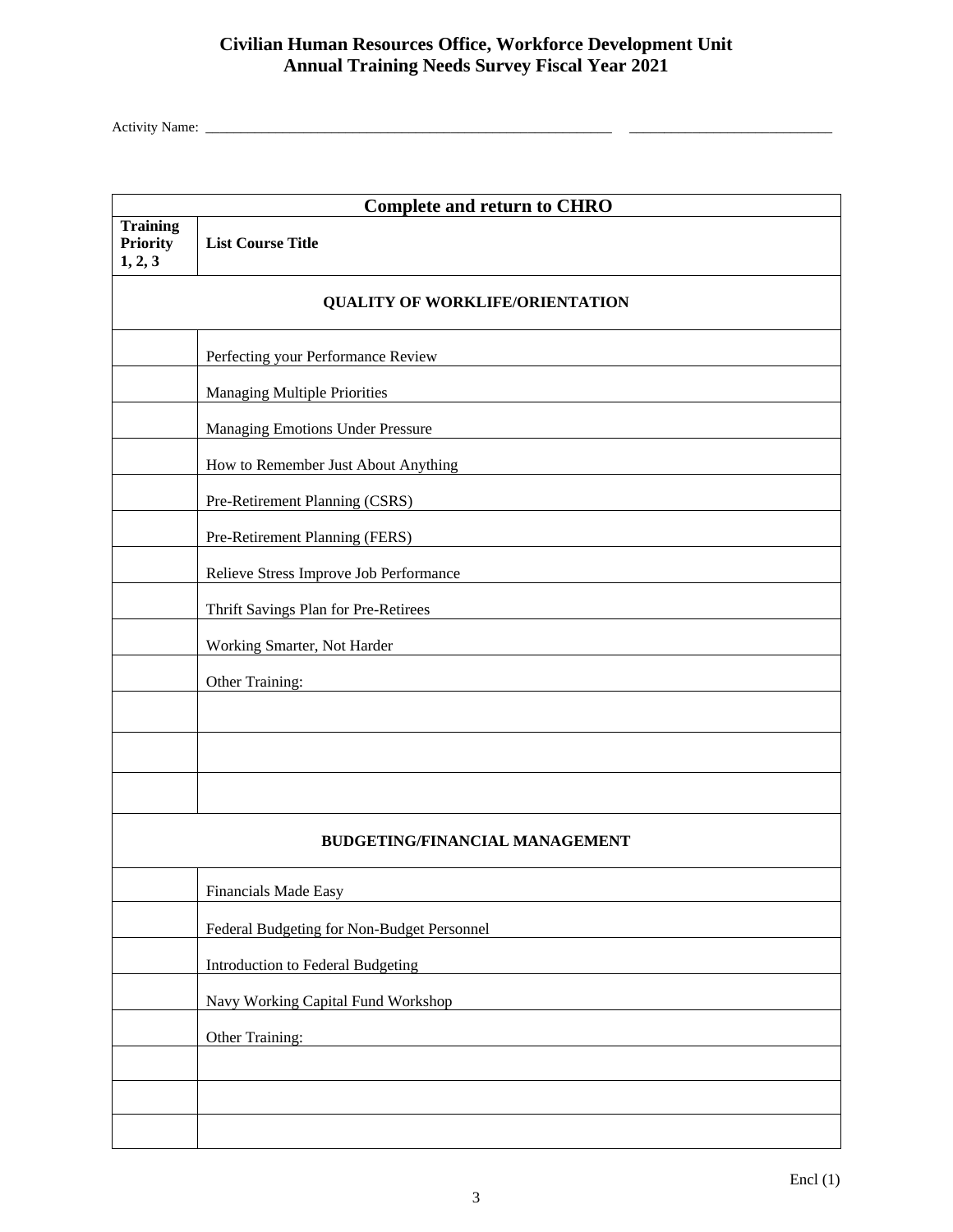# **Civilian Human Resources Office, Annual Training Needs Survey Fiscal Year 2021**

Activity Name: \_\_\_\_\_\_\_\_\_\_\_\_\_\_\_\_\_\_\_\_\_\_\_\_\_\_\_\_\_\_\_\_\_\_\_\_\_\_\_\_\_\_\_\_\_\_\_\_\_\_\_\_\_\_\_\_\_\_ \_\_\_\_\_\_\_\_\_\_\_\_\_\_\_\_\_\_\_\_\_\_\_\_\_\_\_\_\_

| <b>Complete and return to CHRO</b>            |                                                          |  |
|-----------------------------------------------|----------------------------------------------------------|--|
| <b>Training</b><br><b>Priority</b><br>1, 2, 3 | <b>List Course Title</b>                                 |  |
| <b>COMMUNICATION SKILLS (Written/Verbal)</b>  |                                                          |  |
|                                               | Generations in the Workforce                             |  |
|                                               | Skillful Listening                                       |  |
|                                               | Business Writing & Mistake Free Grammar                  |  |
|                                               | Conducting an Effective Meeting                          |  |
|                                               | <b>Conflict Resolution for Employees</b>                 |  |
|                                               | <b>Customer Service</b>                                  |  |
|                                               | Dealing with Negativity in the Workplace                 |  |
|                                               | Dynamic Interviewing Techniques                          |  |
|                                               | <b>Effective Presentations</b>                           |  |
|                                               | English Grammar Review                                   |  |
|                                               | <b>Instructor Training</b>                               |  |
|                                               | Navy Correspondence Manual and Contemporary Navy Writing |  |
|                                               | <b>Technical and Report Writing</b>                      |  |
|                                               | Writing Skills Workshop                                  |  |
|                                               | Lead, Don't Manage, There's a Difference                 |  |
|                                               | <b>SOFT SKILLS</b>                                       |  |
|                                               | Micro Soft Excel (Beginning/Intermediate/Advanced)       |  |
|                                               | Micro Soft Word (Beginning/Intermediate/Advanced)        |  |
|                                               | Micro Soft Power-Point (Beginning/Intermediate/Advanced) |  |
|                                               | Micro Soft Access (Beginning/Intermediate/Advanced)      |  |
|                                               | Other Training:                                          |  |
|                                               |                                                          |  |
|                                               |                                                          |  |